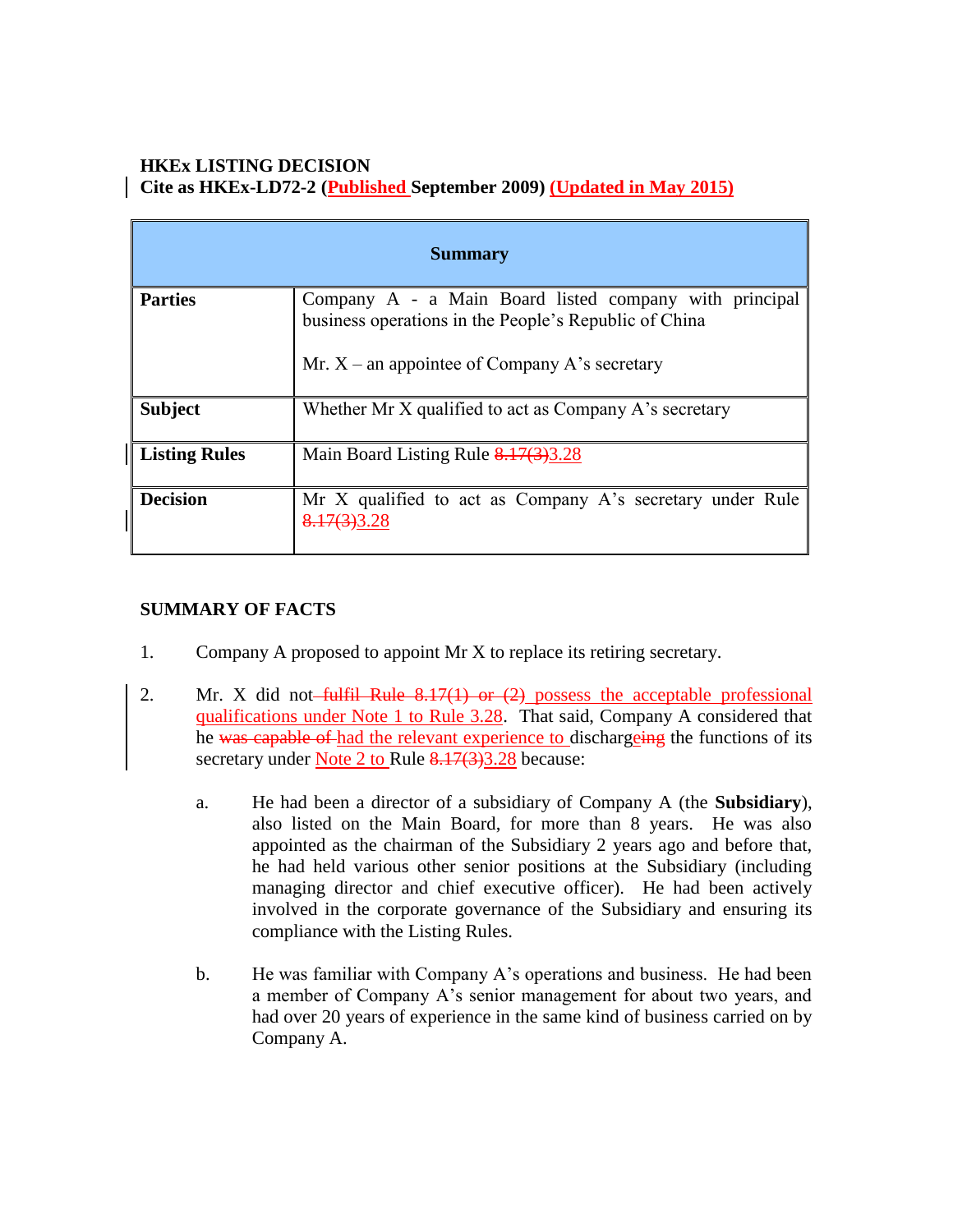#### **ISSUE**

3. Whether Mr X qualified to act as Company A's secretary under Rule  $\frac{8.17(3)}{3.28}$ .

## **APPLICABLE LISTING RULES OR PRINCIPLES**

4. Rule 8.173.28 provides states that:

the secretary of the issuer must be a person who is ordinarily resident in Hong Kong and who has the requisite knowledge and experience to discharge the functions of secretary of the issuer and  $w$ <sub>ho</sub>:

- $(1)$  in the case of an issuer which was already listed on  $1<sup>st</sup>$ December 1989 held the office of secretary of the issuer on that date;
- (2) is an Ordinary Member of The Hong Kong Institute of Chartered Secretaries, a solicitor or barrister as defined in the Legal Practitioners Ordinance or a professional accountant; or
- (3) is an individual who, by virtue of his academic or professional qualifications or relevant experience, is, in the opinion of the Exchange, capable of discharging those functions.

The issuer must appoint as its company secretary an individual who, by virtue of his academic or professional qualifications or relevant experience, is, in the opinion of the Exchange, capable of discharging the functions of company secretary.

- *Notes: 1 The Exchange considers the following academic or professional qualifications to be acceptable:* 
	- *(a) a Member of The Hong Kong Institute of Chartered Secretaries;*
	- *(b) a solicitor or barrister (as defined in the Legal Practitioners Ordinance);and*
	- *(c) a certified public accountant (as defined in the Professional Accountants Ordinance).*
	- *2 In assessing "relevant experience", the Exchange will consider the individual's:* 
		- *(a) length of employment with the issuer and other issuers and the roles he played;*